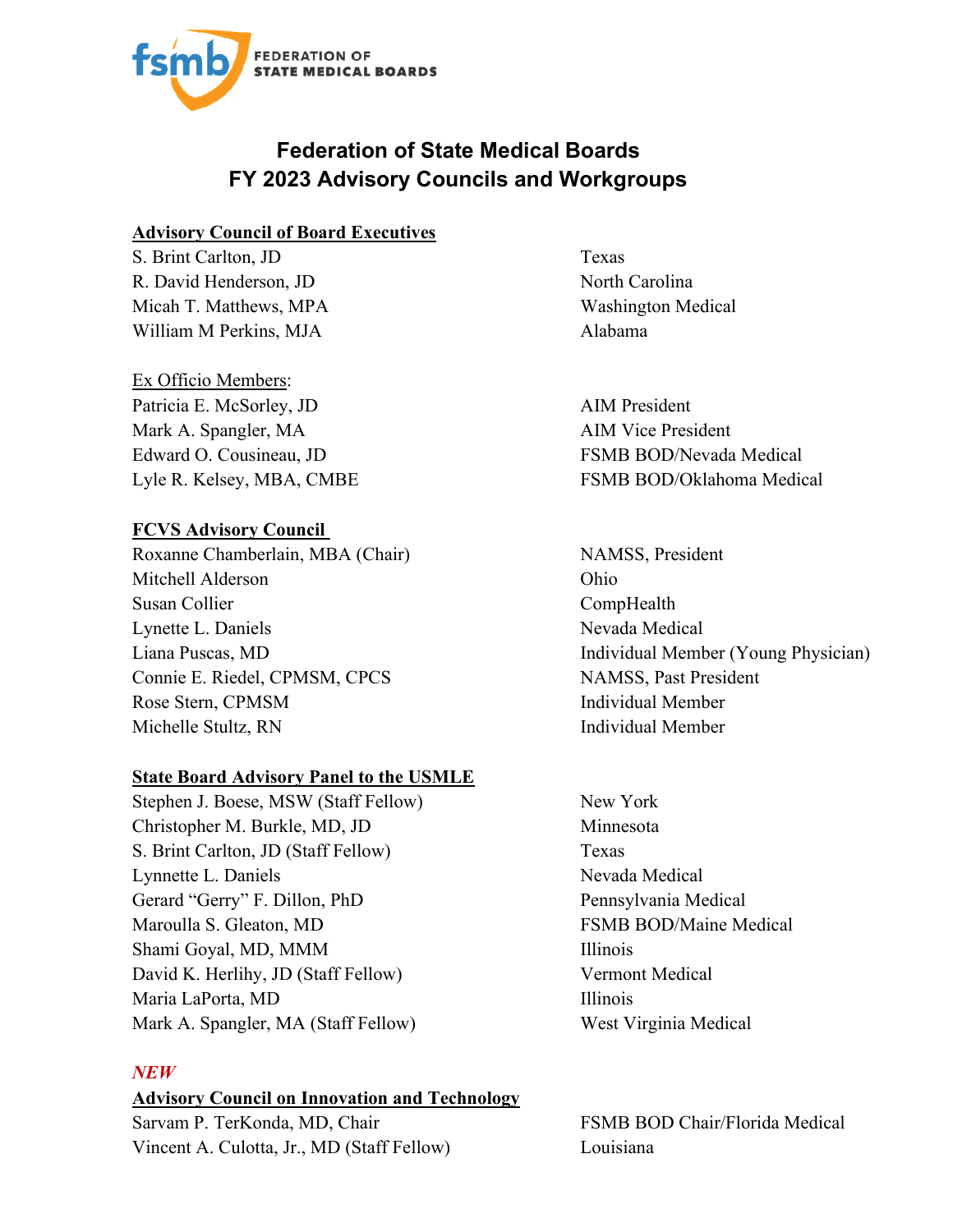Christine A. Farrelly (Staff Fellow) Maryland Nicole A. Krishnaswami, JD (Staff Fellow) Oregon Micah T. Matthews, MPA (Staff Fellow) Washington Medical

Ex Officio: Jeffrey D. Carter, MD (FSMB Chair-elect) Missouri

#### *NEW*

#### **Special Committee on Strategic Planning**

| Kenneth B. Simons, MD, Chair                       | <b>FSMB</b> |
|----------------------------------------------------|-------------|
| Melanie B. Blake, MD, MBA                          | Tennes      |
| Arthur S. Hengerer, MD (Honorary Fellow)           | New Y       |
| Shawn P. Parker, JD, MPA                           | <b>FSMB</b> |
| William J. Prasifka (Staff Fellow)                 | Califor     |
| Janelle A. Rhyne, MD, MA, MACP (Honorary Fellow)   | <b>FSMB</b> |
| Danny M. Takanishi, Jr., MD                        | Hawaii      |
| Cheryl L. Walker-McGill, MD, MBA (Honorary Fellow) | North (     |
|                                                    |             |

Ex Officio:

Sarvam P. TerKonda, MD (FSMB Chair) Florida Medical Jeffrey D. Carter, MD (FSMB Chair-elect) Missouri

**FSMB BOD/Wisconsin** Tennessee Medical New York PMC/FSMB Foundation FSMB BOD/North Carolina California Medical **FSMB Foundation** North Carolina

# **Workgroup on Diversity, Equity and Inclusion in Medical Regulation and Patient Care**

Jeffrey D. Carter, MD (Chair) FSMB BOD/Missouri Andrea A. Anderson, MD FSMB BOD/District of Columbia Diana M. Currie, MD Washington Medical Melanie C. de Leon, JD, MPA (Staff Fellow) Washington Medical Michaux R. Kilpatrick, MD, PhD North Carolina William A. McDade, MD, PhD ACGME Heidi M. Oetter, MD College of Phys & Surg of BC/IAMRA Denise Pines, MBA FSMB BOD/California Medical Ramanathan Raju, MD, MBA New York & New York PMC Otto F. Sabando, DO New Jersey Magda Schaler-Haynes, JD, MPH NJ Division of Consumer Affairs Curtis J. Walker, MBChB, FRACP Medical Council of New Zealand

# Ex Officio:

Sarvam P. TerKonda, MD (FSMB Chair) Florida Medical

## *NEW*

#### **Workgroup on Opioid and Addiction Treatment**

George M. Abraham, MD, MPH FSMB BOD/Massachusetts

Sarvam P. TerKonda, MD, Chair Family FSMB BOD Chair/Florida Medical